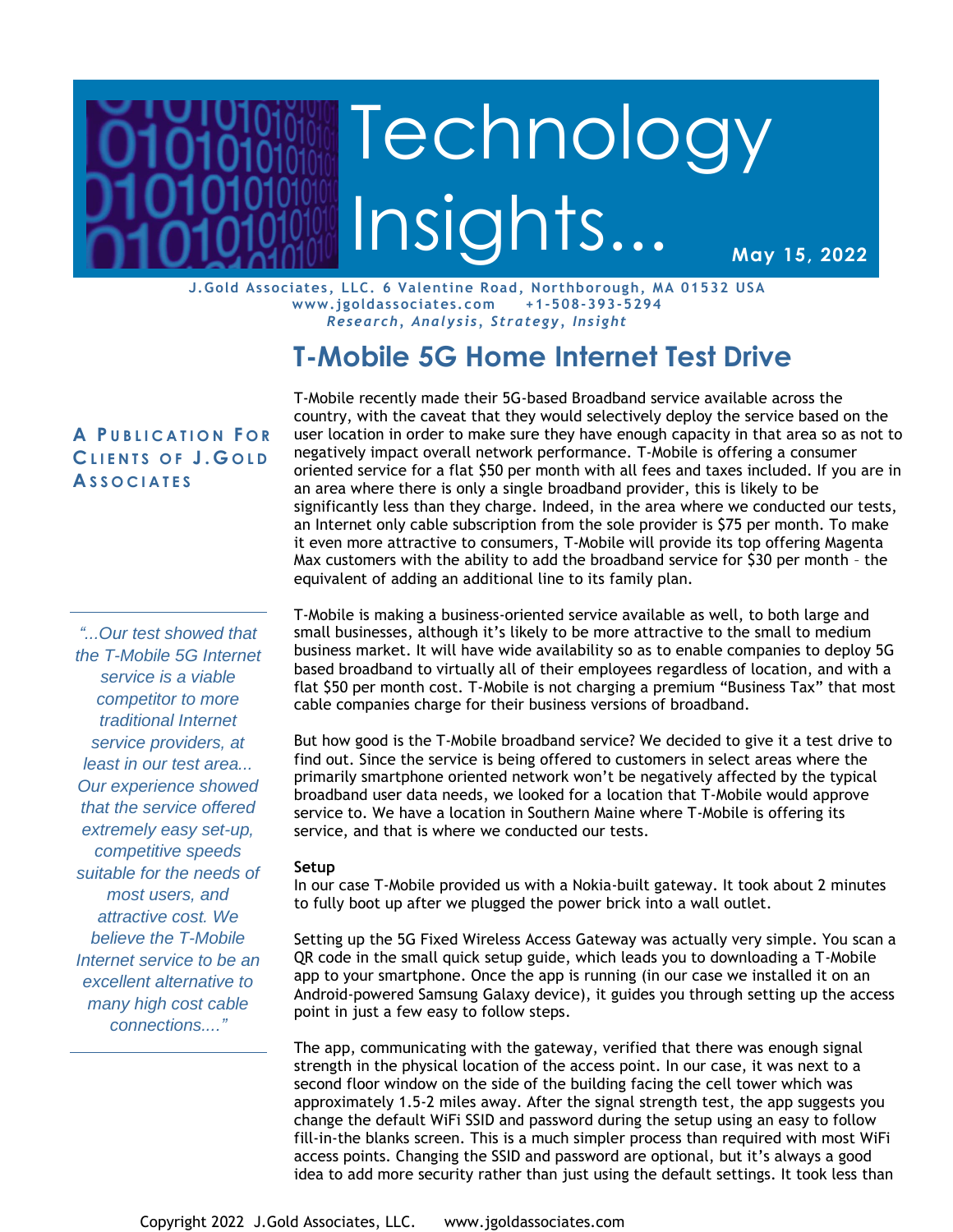10 minutes to go through the setup screens and get the access point up and running. Below is a screenshot of the T-Mobile app showing connection status and signal quality.

*Figure 1***:** *The T-Mobile smartphone app connected to the 5G gateway showing signal strength and connection status*



#### **Connection status**

My device Wi-Fi gateway © More about connection status Ġ **Connection quality** Excellent Very good Good Weak Poor © More about connection quality

**Signal strength and speed test**

In our chosen location, the access point showed between 2 and 3 bars of signal strength (touching the top of the gateway enables a screen to shows the signal strength). We thought that the less than optimal signal strength might be an issue, but it turned out not to be. To act as a control, we also ran the Ookla speed test on our smartphone device connected directly to the T-Mobile 5G network at that location. We then connected the smartphone to the 5G access point over its WiFi 6 connection. Our tests were conducted on a Friday afternoon, so it's possible that other days/times may show different results. Below are the speed test results:

*Figure 2: Smartphone speed test with the Samsung Galaxy Smartphone Connected directly to the T-Mobile 5G network*







Copyright 2022 J.Gold Associates, LLC. www.jgoldassociates.com

*"…T-Mobile is offering a consumer oriented service for a flat \$50 per month with all fees and taxes included. If you are in an area where there is only a single broadband provider, this is likely to be significantly less than they charge. …..."*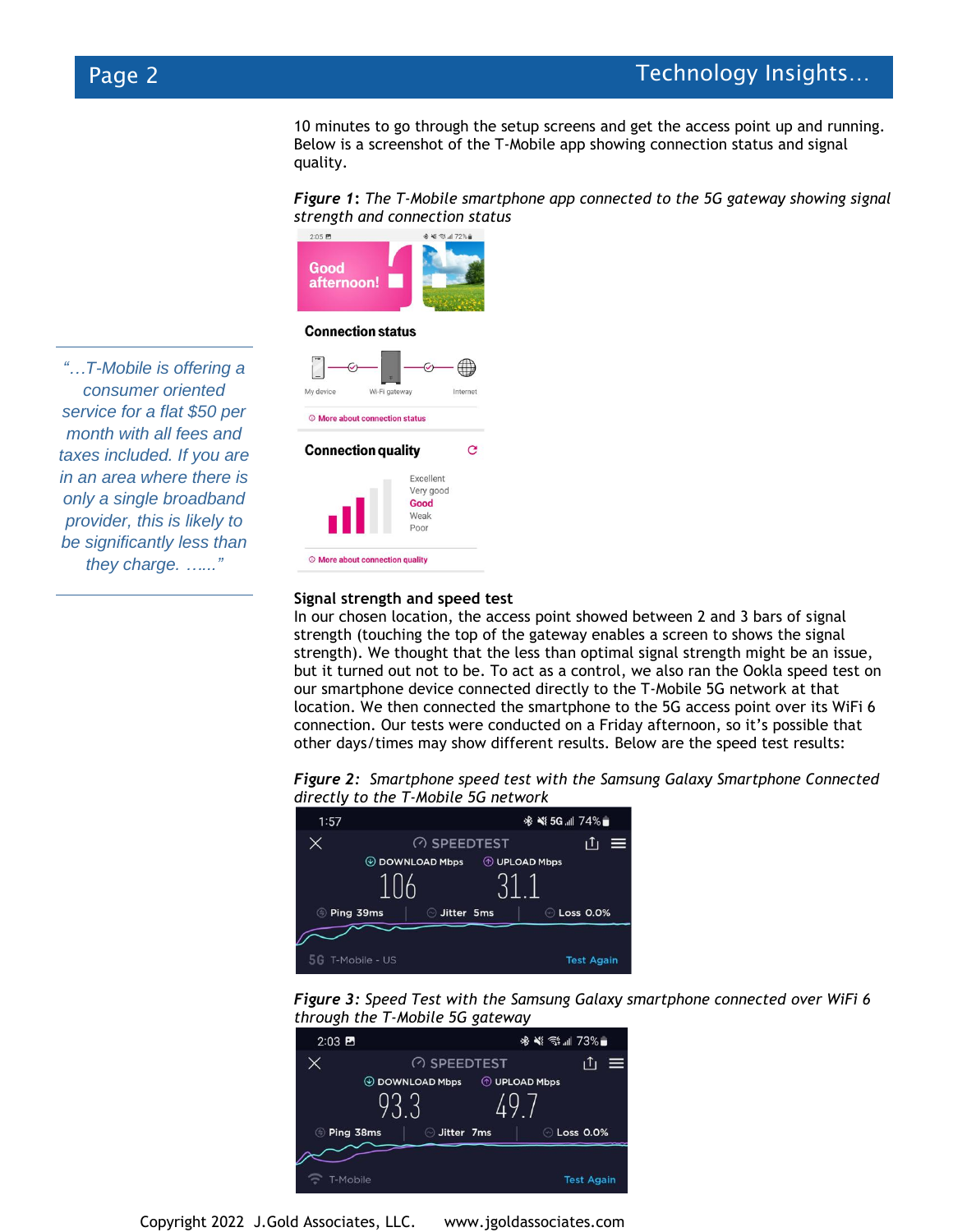We further tested the T-Mobile gateway with a PC to see if there was any significant difference from the smartphone speed test. The smartphone actually tested faster than the HP laptop we used for the test.

*Figure 4: PC Speed Test through TMo 5G gateway*



Finally, we wanted to test the strength of the gateway WiFi signal, so we tested by moving to a lower floor and across the test location – probably a distance of about 75 feet line of sight. There was a small speed difference.

*Figure 5: Speed test with smartphone on different floor at furthest location*



We also compared the T-Mobile gateway speed to the existing cable internet connection supplied by the local cable provider, Spectrum, which was accessed through a WiFi access point (not WiFi 6). It was substantially slower, part of which may have been due to not having a WiFi 6 connection. However, streaming a video over this slower connection did not cause any significant issue for the sound and video display, although with the slower speeds, having multiple streams at the same time could be problematic.





#### **Real World Use Test**

We spent the following day streaming several movies from Amazon Prime to a large screen Android tablet, to see if there would be any glitches in the connections. We found no problems in watching the videos, with no sound or video disruptions.

We also ran a speed test from our smartphone during the video streaming to see if it affected the ability for other devices to use the gateway. There did not seem to be any substantial degradation.

*"…we wanted to test the strength of the gateway WiFi signal, so we tested by moving to a lower floor and across the test location – probably a distance of about 75 feet line of sight. There was minimal speed difference.…..."*